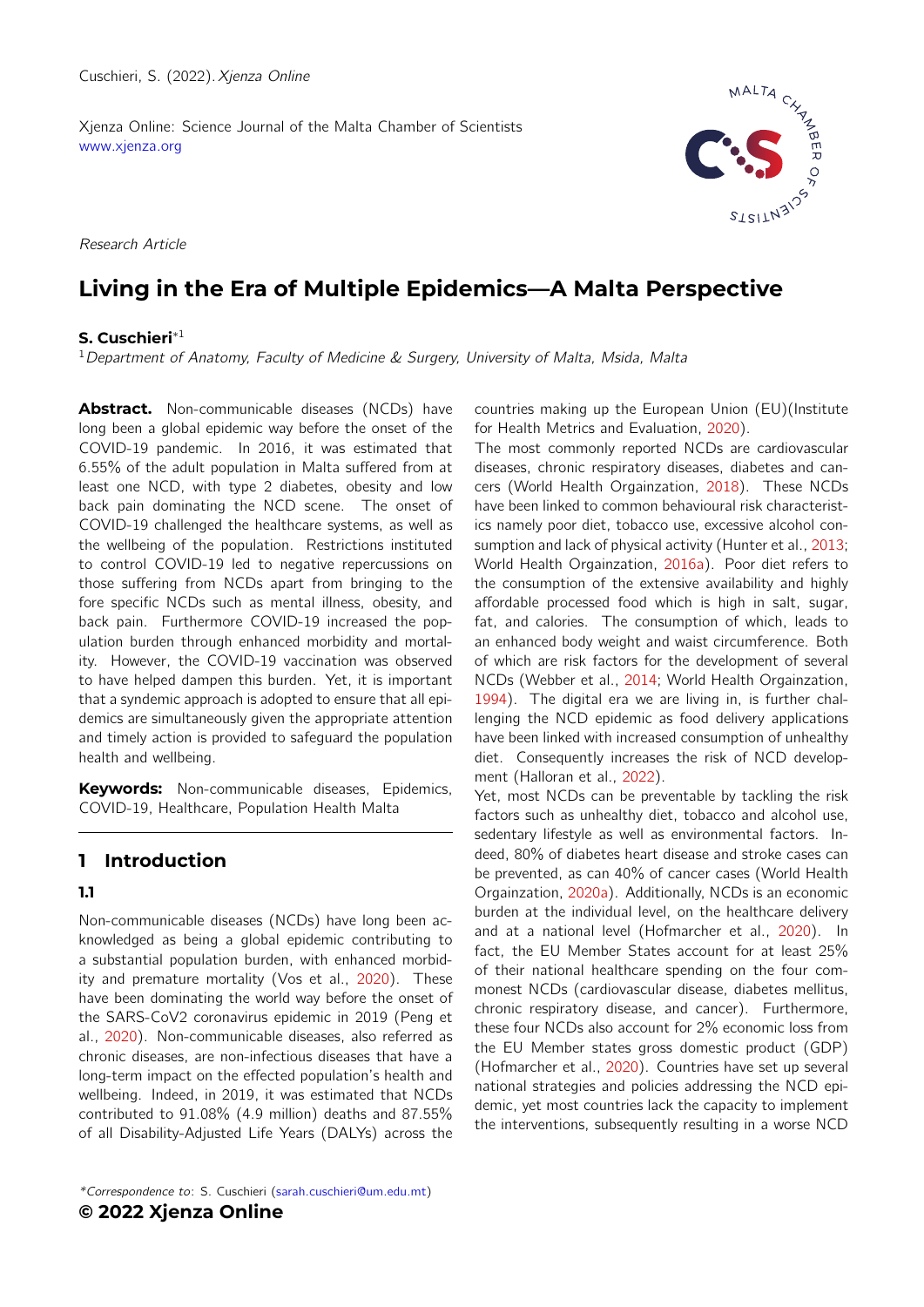state (Breda et al., [2019\)](#page-3-0).

#### **1.2 NCDs situation in Malta pre-COVID-19**

The presence of the NCD epidemic is evident in the small Mediterranean Island of Malta, with type 2 diabetes being referred to as the national disease (Cuschieri et al., [2014\)](#page-4-4). Indeed, the last nationwide cross-sectional health examination survey conducted (2016) in Malta, estimated that 10.31% of the adult population suffered from type 2 diabetes. 4% out of these were not aware of having this disease before taking part in this study (Cuschieri, [2020c\)](#page-4-5). Another pressing epidemic in Malta, mirroring the global landscape, is obesity (Cuschieri, [2020a;](#page-3-1) World Health Orgainzation, [2014\)](#page-5-7). In 2016, 69.75% of the adult population in Malta was identified to be either overweight (body mass index (BMI) > 25 Kg/m<sup>2</sup> but <30 Kg/m<sup>2</sup> or obese  $(BMI > 30 Kg/m<sup>2</sup>)$  (Cuschieri et al., [2016a\)](#page-4-6). Meanwhile on a global level, in 2016 it was reported that 39% of adults were overweight and 13% were obese (World Health Orgainzation, [2016b\)](#page-5-8). This high occurrence of obesity in Malta has been attributed to the obesogenic environment the population lives in, as well as being associated with the male sex, increase in age, suffering from diabetes or impaired fasting glucose (IFG) (Cauchi et al., [2015;](#page-3-2) Cuschieri, [2020a\)](#page-3-1). Another factor contributing to both the diabetes and obesity epidemics is the transition in the nutritional process from the traditional Mediterranean diet to a Westernized diet. This shift is being experienced across all the Mediterranean countries including in Malta (Cuschieri et al., [2021h;](#page-4-7) Da Silva et al., [2009;](#page-4-8) Dinu et al., [2021\)](#page-4-9). The high prevalence of diabetes and obesity contributes to a high population burden, not only at an individual level but also at a national level, with increased economical and health service burdens. Indeed, it was estimated that the economic burden for both diabetes and obesity for the year 2016 was €52,891,997 equivalent to 6.61% of the total health expenditure for Malta (Cuschieri et al., [2016b\)](#page-4-10).

Chronic low back pain is another non-communicable disease and reported to be a major health problem in Europe, with a prevalence of 19% among the adults in Europe (Breivik et al., [2006\)](#page-3-3). In Malta, in 2015 it was estimated that 6.4% of the adults suffered from chronic low back pain, which contributed to 2,633 healthy life years lost in a year (716 disability adjusted life years DALYs per 100,000) (Cuschieri et al., [2020d;](#page-4-11) Directorate for Health Information and Research, [2018\)](#page-4-12).

In the current ageing era, it is more common for the population to suffer from two or more concurrent NCDs, also referred to as multimorbidity, which is a pressing public health concern (Garin et al., [2016;](#page-4-13) Li et al., [2016\)](#page-5-9). In 2016, 33% of the adults in Malta suffered from multimorbidity, with the commonest concurrent diseases being myocardial infarction and hypertension (54.45%) (Cuschieri et al., [2021d\)](#page-3-4). Interestingly, Gozo, was observed to have the highest multimorbidity prevalence when compare to the main island (Cuschieri et al., [2021d\)](#page-3-4).

#### **1.3 The Clash of Epidemics**

The end of the year 2019 saw the emergence of the novel coronavirus SARS-CoV2, causing the COVID-19 infection. Within a short period of time, COVID-19 became an epidemic and by March 2020 it was declared a pandemic (World Health Orgainzation, [2020b\)](#page-5-10). This came at the backdrop of the soaring NCDs epidemic that was contributing to a large global burden, disability and overloading healthcare services (GBD 2019 Deseases and Injuries Collaborators et al., [2020\)](#page-4-14). During the first phase of the COVID-19 pandemic, most governments, including in Malta, instituted a number of restrictions including the postponements of elective surgeries and consultations to prioritize health resources towards COVID-19 management, along with mandates for social distancing and lockdowns (Cuschieri, [2020b;](#page-3-5) Tabari et al., [2020\)](#page-5-11). These restrictions also had a negative effect on the screening and management of NCDs, with an anticipated negative effect in the long term (Palmer et al., [2020\)](#page-5-12). Indeed, in the United Kingdom between March and December 2020 it was an estimated that 60,000 individuals with type 2 diabetes were missed (Carr et al., [2021\)](#page-3-6). Although these measures enabled the curbing of the viral spread, they imposed additional challenges for those already suffering from NCDs apart from increasing health inequalities (Cuschieri et al., [2021i\)](#page-4-15). It needs to be noted that those suffering from NCDs, including diabetes and obesity, exhibited a higher susceptibility to get complications if infected by COVID-19 (Cuschieri et al., [2020b,](#page-3-7) [2020c;](#page-3-8) O'Donovan et al., [2019\)](#page-5-13). Therefore, the collusion of these two epidemics increased the burden of COVID-19 through morbidity and mortality (Azarpazhooh et al., [2020\)](#page-3-9). Hence protecting the vulnerable, including those suffering from NCDs was the way forward before vaccination came in play (Cuschieri et al., [2021g\)](#page-4-16). Additionally, the pandemic brought about an increased mental health burden even among the previously healthy population (Pan et al., [2021\)](#page-5-14). The fear and anxiety brought about by COVID-19 also impacted negatively on the willingness to seek medical care especially among those already suffering from NCDs, as was observed in a Malta Survey (Cuschieri et al., [2021f\)](#page-4-17).

#### **1.4 The Impact of COVID-19 in Malta**

The first reported COVID-19 case in Malta was on the 7th of March 2020 (Cuschieri, [2020b\)](#page-3-5). Timely measures, adequate hospital preparedness along with the population's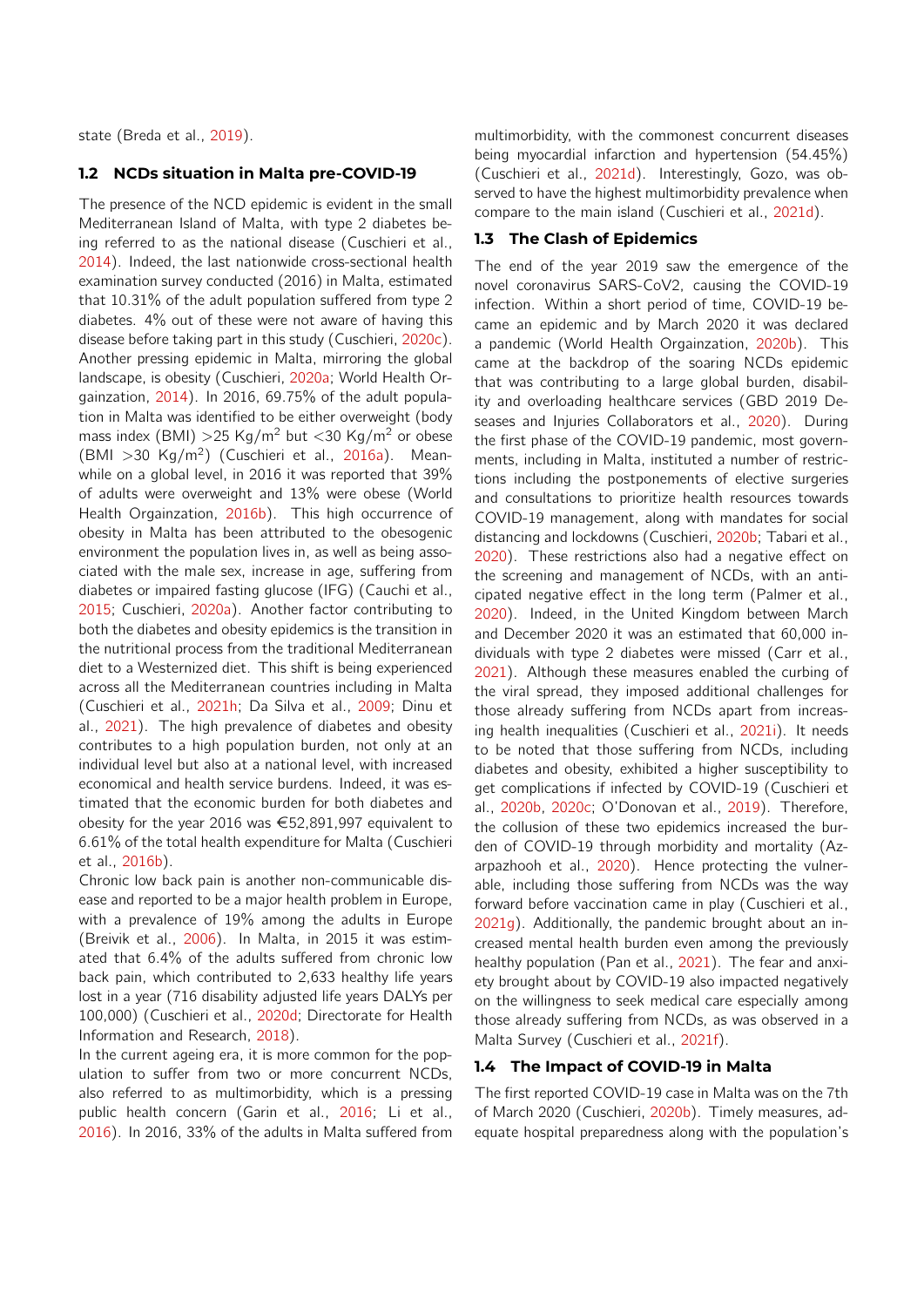cooperation led to a low burden on the healthcare system as well as minimal population morbidity and mortality during the first wave (Cuschieri, [2020b;](#page-3-5) Cuschieri et al., [2021c\)](#page-3-10). Indeed, compared with other small islands in Europe, Malta had the best first wave COVID-19 outcome (Cuschieri et al., [2021j\)](#page-4-18). Gradual lifting of restrictions in May 2020 saw Malta move into the transmission period and enter Summer 2020 (Cuschieri, [2021\)](#page-3-11). However, unrestricted mass events tipped the scales and Malta entered into a rapid incline in COVID-19 cases and mortality as of August 2020 (Cuschieri et al., [2020a\)](#page-3-12). Over the first year of COVID-19, it was estimated that the direct burden of COVID-19 imposed on the Maltese population contributed to 5,478 (DALYs) healthy life years lost, with the highest contributing factor being mortality (Cuschieri et al., [2021b\)](#page-3-13). It was noted that the burden of COVID-19 ranked the fourth leading disease in Malta following ischemic heart disease  $(1^{st})$ , low back pain  $(2^{nd})$ and diabetes  $(3^{rd})$  (Cuschieri et al., [2021b\)](#page-3-13). The end of 2020 saw the approval of the first COVID-19 vaccine and the start of the vaccination programme across Europe (European Medical Agency, [2021\)](#page-4-19). Malta was able to secure enough vaccine doses for the whole eligible population and adopt a rapid vaccination strategy to inoculate the population over a couple of months (Cuschieri et al., [2021a\)](#page-3-14). It was expected that the COVID-19 burden on healthcare systems and on the population reduced as the vaccination update increase. Indeed, the positivity rate (number of positive cases divided by the number of swabs) and the mortality rate among the 65+ years decreased drastically only a few months following the vaccination uptake (Cuschieri et al., [2021g\)](#page-4-16).

#### **1.5 Covid-19 Impact on NCDs**

Taking Malta as a case study, it was estimated that 6.55% of the adult population suffers from at least one NCD (Cuschieri et al., [2021e\)](#page-3-15). These are known to be more susceptible to acquire COVID-19 complications and may need medical attention with a possibility of hospital admission. A predictive modeling exercise was carried out, before the initiation of the COVID-19 vaccination programme, using local data (Malta). This exercise estimated that 20,527 Maltese adults suffering from NCDs were at risk of requiring hospitalization if infected by COVID-19 (Cuschieri et al., [2021e\)](#page-3-15). Of note, those suffering from NCDs are associated with having a higher risk of developing depressive illness that inevitably will have a negative repercussion on the individual's health outcome (Chudasama et al., [2020\)](#page-3-16). Additionally, individuals suffering from NCDs that survive the COVID-19 infection are at higher risk of enhancing the progression of their pre-existing NCDs as well as develop long-haul symptoms (Al-Jahdhami et al., [2021;](#page-3-17) Palmer et al., [2020\)](#page-5-12).

The COVID-19 restrictions brought additional risks towards developing new onset NCDs. A survey conducted among Maltese adults observed that 49% of the responders started to experience back pain following the onset of COVID-19. Indeed, the factors associated with back pain were identified to be prolonged sitting down (15% increase risk) and lack of physical activity (4% increase risk) (Grech et al., [2022\)](#page-4-20). Prolonged periods at home and restricted access to leisure areas tend to increase the sedentary behaviour and screen time, all of which are associated with higher risk of weight gain even among children (Tripathi et al., [2020\)](#page-5-15). Increased screen time is also associated with increased snacking frequency, which further enhances the risk of weight gain (Tripathi et al., [2020\)](#page-5-15). Additionally, the COVID-19 pandemic is a psychological stress on its own, which may result in stress-eating of high calorie food and drinks, which also increases the risk of weight gain (Pietrobelli et al., [2020\)](#page-5-16). Therefore, development of obesity is an indirect effect of COVID-19 (Jia et al., [2021;](#page-4-21) Mulugeta et al., [2021\)](#page-5-17).

# **2 Implications to Policy and Practice**

As the COVID-19 pandemic keeps on soaring across the world, containment, curbing the spread and protecting the population remains on top of the policy agenda. Yet, it is important to remember the NCDs epidemic has been a global emergency way before the onset of the COVID-19 pandemic. While controlling the viral spread will indirectly reduce the progression of NCDs and the development of pandemic related new onset NCDs, direct action targeting the NCD epidemic is required (Cuschieri et al., [2021d;](#page-3-4) Cuschieri et al., [2021i\)](#page-4-15). Indeed, a syndemic approach has been proposed, where both COVID-19 and NCDs are managed simultaneously. The primary healthcare should be the hub for this management as it offers holistic care as well as being located within the community, enabling a better access to medical care. Furthermore, shifting such care to the primary healthcare will reduce the burden on the tertiary healthcare systems which will enable these systems to dedicate their resources to treating the acute and critically ill population (Cuschieri et al., [2021i\)](#page-4-15).

# **3 Conclusion**

We are living in an era of multiple concurrent epidemics, some of which have conquered the world for decades. Malta, like the rest of the world, has been in the constant battle to control the growing epidemic of NCDs. The onset of the COVID-19 pandemic shifted the focus temporarily from the NCD epidemic, causing the disruption and potentially negative repercussions to the long-term management of NCDs. It is therefore important that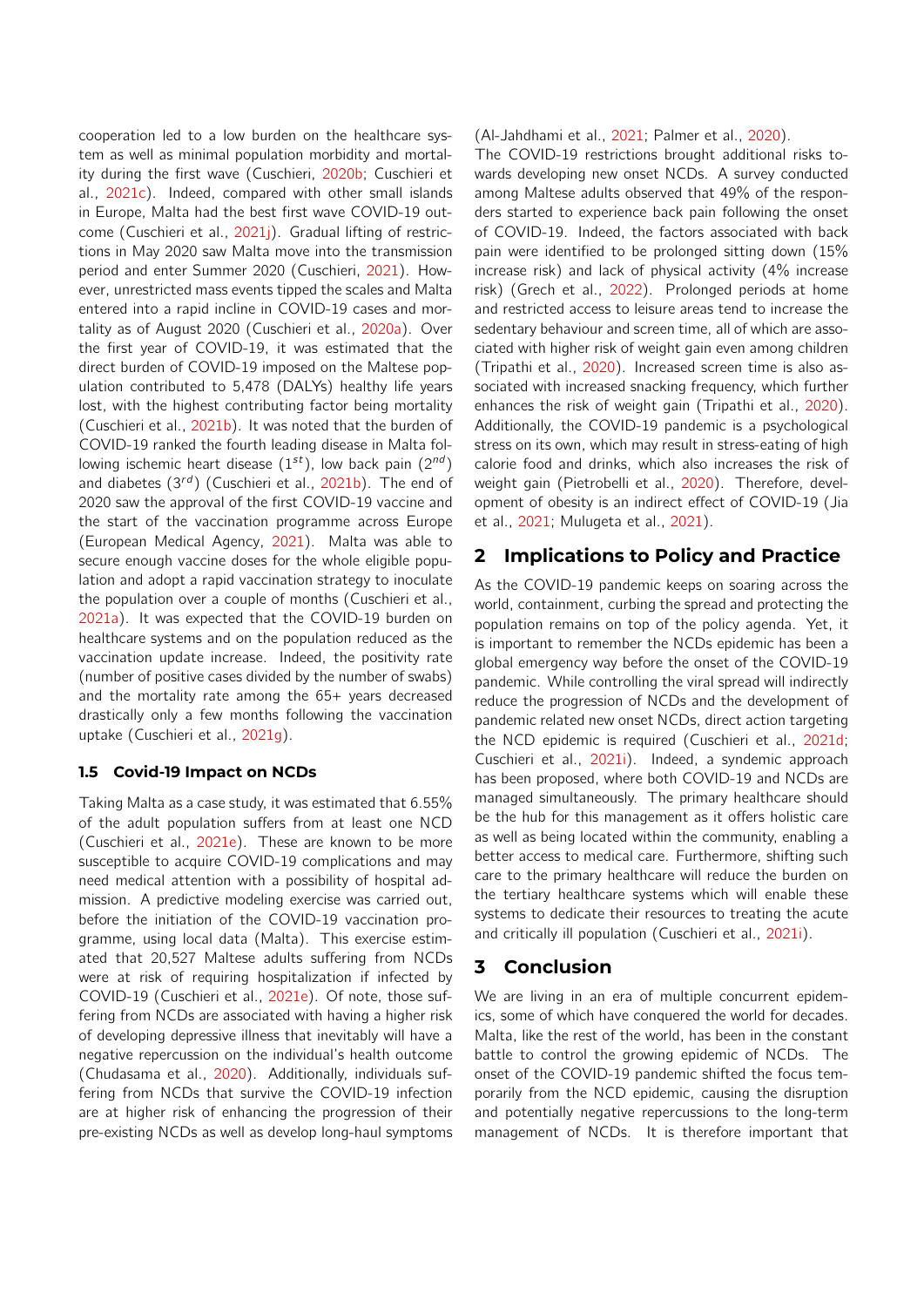a syndemic approach is adopted to ensure that all epidemics are simultaneously given the appropriate attention and timely action is provided to safeguard the population health and wellbeing.

# **4 Acknowledgments**

Some of the work presented here was financially supported by the University of Malta (through the Medical School and Research Innovative Development Trust department) and from the Alfred Mizzi Foundation as major sponsors, as well as that of a host of others, including Atlas Health Insurance (Malta). The in-kind support and encouragement of the Parliamentary Secretariat for Health of the Government of Malta is also gratefully acknowledged. Furthermore, a note of appreciation and acknowledgement is forwarded to Professor Julian Mamo, Professor Josanne Vassallo, Professor Neville Calleja and Professor Victor Grech for their continuous support and advise during the academic progression.

## **References**

- <span id="page-3-17"></span>Al-Jahdhami, I., Al-Naamani, K. & Al-Mawali, A. (2021). The post-acute covid-19 syndrome (long covid). Oman Medical Journal, 36(1), e220.
- <span id="page-3-9"></span>Azarpazhooh, M. R., Morovatdar, N., Avan, A., Phan, T. G., Divani, A. A., Yassi, N., Stranges, S., Silver, B., Biller, J., Tokazebani Belasi, M., Kazemi Neya, S., Khorram, B., Frydman, A., Nilanont, Y., Onorati, E. & Di Napoli, M. (2020). COVID-19 pandemic and burden of non-communicable diseases an ecological study on data of 185 countries. Journal of Stroke and Cerebrovascular Diseases, 29(9), 105089.
- <span id="page-3-0"></span>Breda, J., Wickramasinghe, K., Peters, D. H., Rakovac, I., Oldenburg, B., Mikkelsen, B., Shao, R., Varghese, C., Collins, T., Wall, K., Farrington, J. & Townsend, N. (2019). One size does not fit all: Implementation of interventions for non-communicable diseases. BMJ (Clinical Research Ed.), 367, l6434.
- <span id="page-3-3"></span>Breivik, H., Collett, B., Ventafridda, V., Cohen, R. & Gallacher, D. (2006). Survey of chronic pain in Europe: Prevalence, impact on daily life, and treatment. European Journal of Pain, 10(4), 287-287.
- <span id="page-3-6"></span>Carr, M. J., Wright, A. K., Leelarathna, L., Thabit, H., Milne, N., Kanumilli, N., Ashcroft, D. M. & Rutter, M. K. (2021). Impact of COVID-19 on diagnoses, monitoring, and mortality in people with type 2 diabetes in the UK. The Lancet Diabetes & Endocrinology, 9(7), 413–415.
- <span id="page-3-2"></span>Cauchi, D., Rutter, H. & Knai, C. (2015). An obesogenic island in the Mediterranean: Mapping potential drivers of obesity in Malta. Public Health Nutrition, 18(17), 3211–3223.
- <span id="page-3-16"></span>Chudasama, Y. V., Zaccardi, F., Gillies, C. L., Dhalwani, N. N., Yates, T., Rowlands, A. V., Davies, M. J. & Khunti, K. (2020). Leisure-time physical activity and life expectancy in people with cardiometabolic multimorbidity and depression. Journal of Internal Medicine, 287(1), 87–99.
- <span id="page-3-1"></span>Cuschieri, S. (2020a). The characteristics of an obesogenic small European country: Results from a Malta cross-sectional study. Perspectives in Public Health, 140(6), 327–337.
- <span id="page-3-5"></span>Cuschieri, S. (2020b). COVID-19 panic, solidarity and equity the Malta exemplary experience. Journal of Public Health (Germany), 30(2), 459–464.
- <span id="page-3-11"></span>Cuschieri, S. (2021). COVID-19: The transition towards a new normalexperiences from the European country of Malta. Journal of Public Health (Germany).
- <span id="page-3-14"></span>Cuschieri, S., Agius, S., Souness, J., Brincat, A. & Grech, V. (2021a). The fastest national COVID vaccination in Europe - Malta's strategies. Health Sciences Review, 1, 100001.
- <span id="page-3-12"></span>Cuschieri, S., Balzan, M., Gauci, C., Aguis, S. & Grech, V. (2020a). Mass events trigger Malta's second peak after initial successful pandemic suppression. Journal of Community Health, 46(3), 618–625.
- <span id="page-3-13"></span>Cuschieri, S., Calleja, N., Devleesschauwer, B. & Wyper, G. M. A. (2021b). Estimating the direct COVID-19 disability-adjusted life years impact on the Malta population for the first full year. BMC Public Health, 21(1), 1827.
- <span id="page-3-10"></span>Cuschieri, S., Falzon, C., Janulova, L., Aguis, S., Busuttil, W., Psaila, N., Farrugia, K., Debono, J. & Grech, V. (2021c). Malta's only acute public hospital service during COVID–19: A diary of events from the first wave to transition phase. International Journal for Quality in Health Care, 33(1), mzaa138.
- <span id="page-3-7"></span>Cuschieri, S. & Grech, S. (2020b). COVID-19 and diabetes: The why, the what and the how. Journal of Diabetes and its Complications, 34(9), 107637.
- <span id="page-3-8"></span>Cuschieri, S. & Grech, S. (2020c). Obesity population at risk of COVID-19 complications. Global Health, Epidemiology and Genomics, 5, e6.
- <span id="page-3-4"></span>Cuschieri, S. & Grech, S. (2021d). At-risk population for COVID-19: Multimorbidity characteristics of a European small Island state. Public Health, 192, 33– 36.
- <span id="page-3-15"></span>Cuschieri, S. & Grech, S. (2021e). Insight into the Occurrence of common non-communicable diseases at a Population Level and the potential impact during the coronavirus pandemic—a need for a syndemic healthcare approach? SN Comprehensive Clinical Medicine, 3(12), 2393–2400.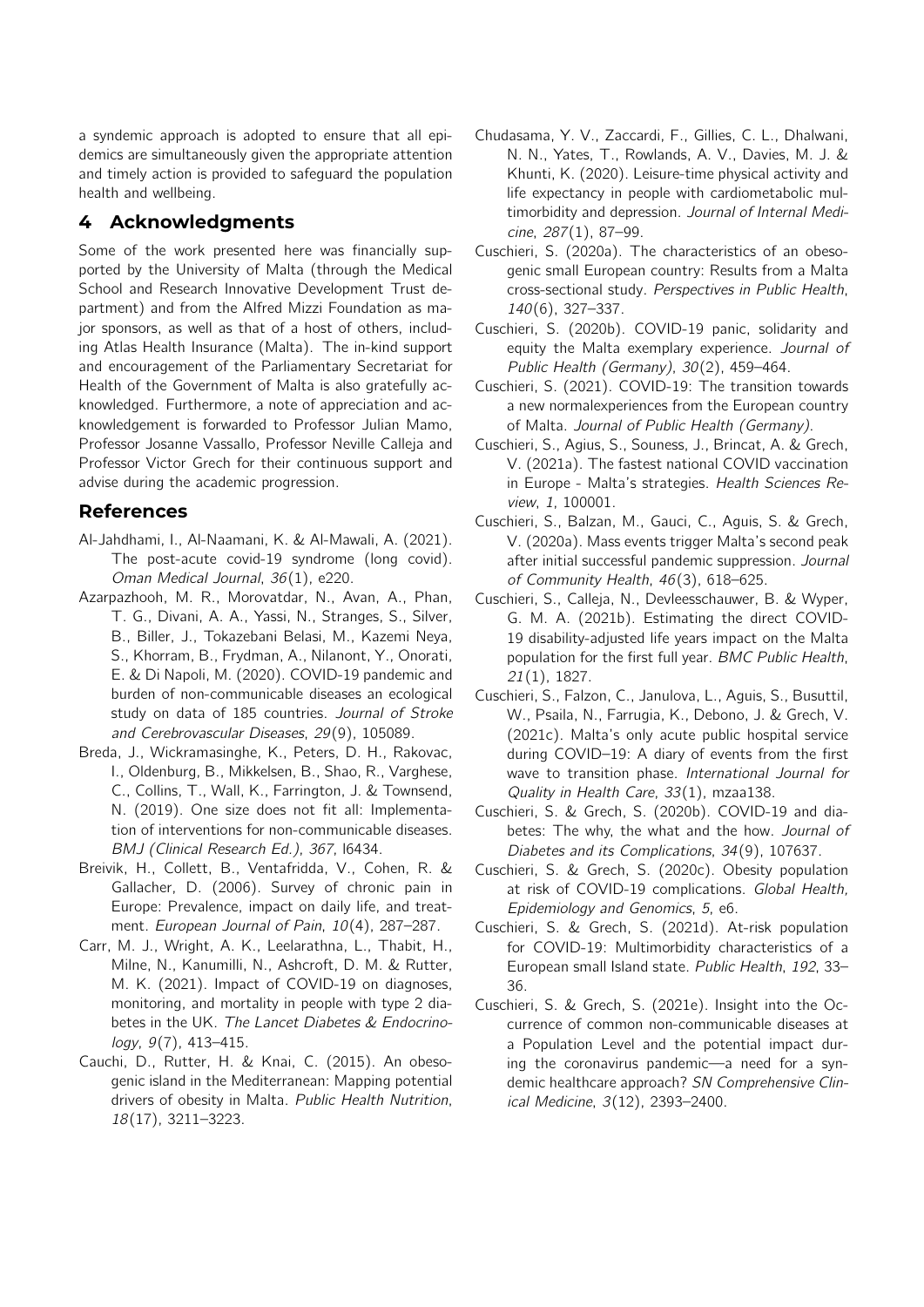- <span id="page-4-17"></span>Cuschieri, S., Grech, S. & Grech, V. (2021f). Insight into the attitudes and experiences of adults with non-communicable diseases a year into the COVID-19 pandemic: The Malta experience. Dubai Medical Journal, 4(4), 382–388.
- <span id="page-4-16"></span>Cuschieri, S. & Grech, V. (2021g). Protecting our vulnerable in the midst of the COVID-19 pandemic: Lessons learnt from Malta. Public Health, 198, 270– 272.
- <span id="page-4-7"></span>Cuschieri, S. & Libra, M. (2021h). Adherence to the Mediterranean diet in Maltese adults. International Journal of Environmental Research and Public Health, 18(1), 10.
- <span id="page-4-4"></span>Cuschieri, S. & Mamo, J. (2014). Malta: Mediterranean diabetes hub—A journey through the years. Malta Medical Journal, 26(3), 27–31.
- <span id="page-4-15"></span>Cuschieri, S. & Mamo, J. (2021i). Taking care of the ordinary in extraordinary times—delayed routine care means more morbidity and pre-mature mortality. European Journal of Public Health, 31(Supplement 4), iv27–iv30.
- <span id="page-4-18"></span>Cuschieri, S., Pallari, E., Hatziyianni, A., Sigurvinsdottir, R., Sigfusdottir, I. & Sigurðardóttir, Á. (2021j). Mortality comparisons of COVID-19 with all-cause and non-communicable diseases in Cyprus, Iceland and Malta: Lessons learned and forward planning. Public Health, 202, 52–57.
- <span id="page-4-6"></span>Cuschieri, S., Vassallo, J., Calleja, N., Camilleri, R., Borg, A., Bonnici, G., Zhang, Y., Pace, N. & Mamo, J. (2016a). Prevalence of obesity in Malta. Obesity Science and Practice, 2(4), 466–470.
- <span id="page-4-10"></span>Cuschieri, S., Vassallo, J., Calleja, N., Pace, N., Abela, J., Ali, B. A., Abdullah, F., Zahra, E. & Mamo, J. (2016b). The diabesity health economic crisis the size of the crisis in a European island state following a cross-sectional study. Archives of Public Health, 74(1), 52.
- <span id="page-4-11"></span>Cuschieri, S., Wyper, G. M. A., Calleja, N., Gorasso, V. & Devleesschauwer, B. (2020d). Measuring disabilityadjusted life years (DALYs) due to low back pain in Malta. Archives of Public Health, 78(1), 68.
- <span id="page-4-5"></span>Cuschieri, S. (2020c). The diabetes epidemic in Malta. South Eastern European Journal of Public Health (SEEJPH), 13, 1–10.
- <span id="page-4-8"></span>Da Silva, R., Bach-Faig, A., Raidó Quintana, B., Buckland, G., Vaz de Almeida, M. D. & Serra-Majem, L. (2009). Worldwide variation of adherence to the Mediterranean diet, in 1961-1965 and 2000-2003. Public Health Nutrition, 12(9A), 1676–1684.
- <span id="page-4-9"></span>Dinu, M., Pagliai, G., Giangrandi, I., Colombini, B., Toniolo, L., Gensini, G. & Sofi, F. (2021). Adherence to

the Mediterranean diet among Italian adults: Results from the web-based medi-lite questionnaire. International Journal of Food Sciences and Nutrition, 72(2), 271–279.

- <span id="page-4-12"></span>Directorate for Health Information and Research. (2018). European Health Interview Surve (EHIS) 2014/2015.
- <span id="page-4-19"></span>European Medical Agency. (2021). COVID-19 vaccines: Authorised.
- <span id="page-4-13"></span>Garin, N., Koyanagi, A., Chatterji, S., Tyrovolas, S., Olaya, B., Leonardi, M., Lara, E., Koskinen, S., Tobiasz-Adamczyk, B., Ayuso-Mateos, J. L. & Haro, J. M. (2016). Global multimorbidity patterns: A cross-sectional, population-based, multi-country study. The Journals of Gerontology Series A: Biological Sciences and Medical Sciences, 71(2), 205– 214.
- <span id="page-4-14"></span>GBD 2019 Deseases and Injuries Collaborators, Vos, T., Lim, S. S., Abbafati, C., Abbas, K. M., Abbasi, M., Abbasifard, M., Abbasi-Kangevari, M., Abbastabar, H., Abd-Allah, F., Abdelalim, A., Abdollahi, M., Abdollahpour, I., Abolhassani, H., Aboyans, V., Abrams, E. M., Abreu, L. G., Abrigo, M. R. M., Abu-Raddad, L. J., ... Murray, C. J. L. (2020). Global burden of 369 deseases and injuries in 204 countries and territories, 1990–2009: A systematic analysis for the gloabl burden of desease study 2019. The Lancet, 396(10258), 1204–1222.
- <span id="page-4-20"></span>Grech, S., Borg, J. N. & Cuschieri, S. (2022). Back pain: An aftermath of COVID-19 pandemic? A Malta perspective. Musculoskeletal Care, 20(1), 145–150.
- <span id="page-4-2"></span>Halloran, A., Faiz, M., Chatterjee, S., Clough, I., Rippin, H., Farrand, C., Weerasinghe, N., Flore, R., Springhorn, H., Breda, J., Tedstone, A. & Wickramasinghe, K. (2022). The cost of convenience: Potential linkages between noncommunicable diseases and meal delivery apps. The Lancet Regional Health—Europe, 12, 100293.
- <span id="page-4-3"></span>Hofmarcher, T., Lindgren, P., Wilking, N. & Jönsson, B. (2020). The cost of cancer in Europe 2018. European Journal of Cancer, 129, 41–49.
- <span id="page-4-1"></span>Hunter, D. J. & Reddy, K. S. (2013). Noncommunicable diseases. New England Journal of Medicine, 369(14), 1336–1343.
- <span id="page-4-0"></span>Institute for Health Metrics and Evaluation. (2020). Gobal burden of disease (GBD) study.
- <span id="page-4-21"></span>Jia, P., Zhang, L., Yu, W., Yu, B., Liu, M., Zhang, D. & Yang, S. (2021). Impact of COVID-19 lockdown on activity patterns and weight status among youths in china: The COVID-19 impact on lifestyle change survey (COINLICS). International Journal of Obesity, 45(3), 695–699.